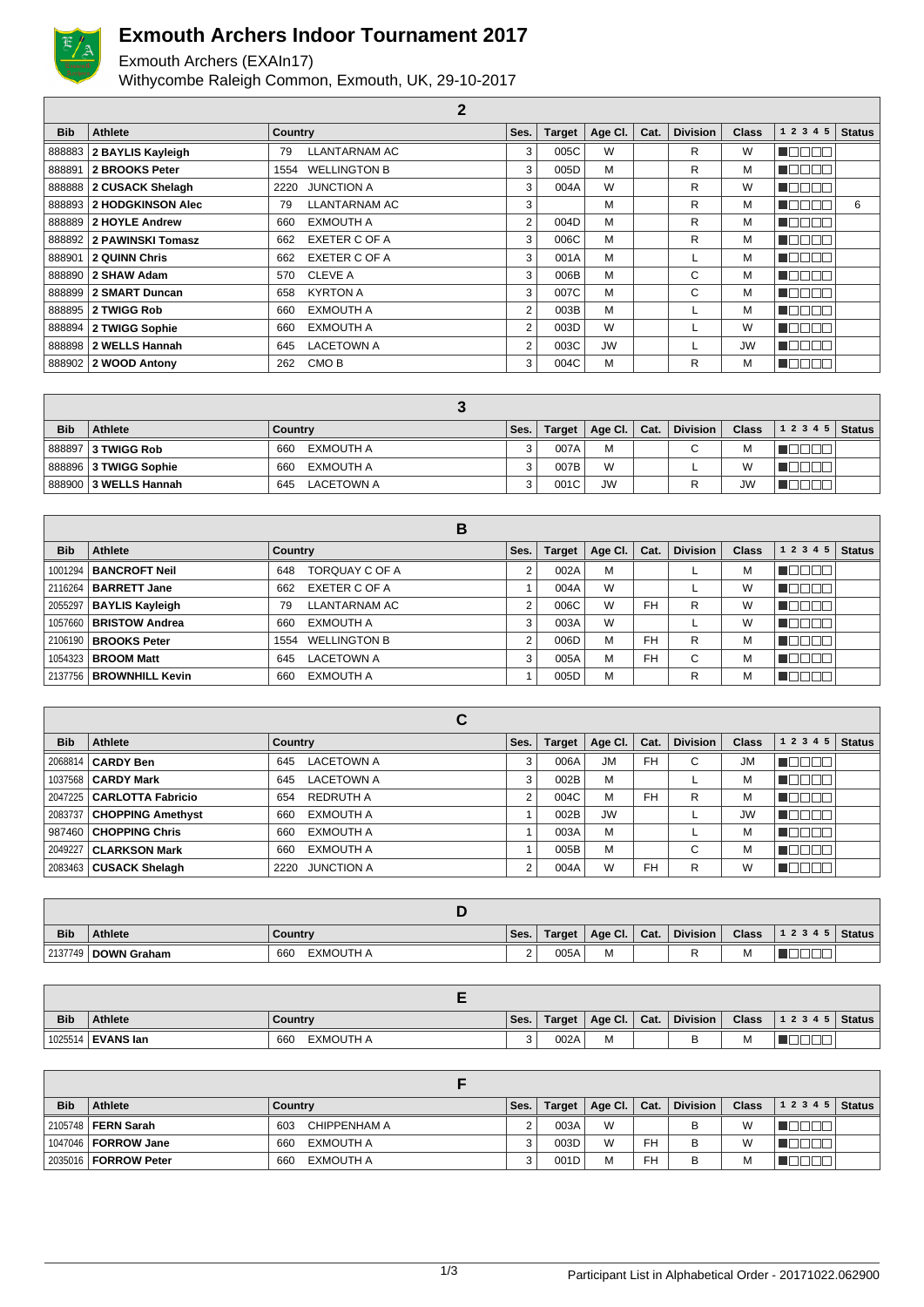

## **Exmouth Archers Indoor Tournament 2017**

## Exmouth Archers (EXAIn17) Withycombe Raleigh Common, Exmouth, UK, 29-10-2017

| <b>Bib</b> | <b>Athlete</b>        | Country                     | Ses. | <b>Target</b> | Age Cl.   | Cat.      | <b>Division</b> | <b>Class</b> | $12345$ Status |  |
|------------|-----------------------|-----------------------------|------|---------------|-----------|-----------|-----------------|--------------|----------------|--|
|            | 2132431   GILL Emily  | <b>B OF THE TORS</b><br>668 |      | 002D          | <b>JW</b> |           | R               | JW           |                |  |
|            |                       | OXFORD A<br>272             |      | 005C          | M         | <b>FH</b> | $\sim$          | М            |                |  |
|            | 975488   GLOVER Steve | EXMOUTH A<br>660            |      | 004D          | M         | FH        | ⌒               | М            |                |  |
|            | 2134551 GOFFRON Nita  | EXMOUTH A<br>660            |      | 004B          | W         |           |                 | W            |                |  |

| <b>Bib</b> | Athlete                         | Country              | Ses. | Target | Age Cl.   | Cat.      | <b>Division</b> | <b>Class</b> | $12345$ Status |  |
|------------|---------------------------------|----------------------|------|--------|-----------|-----------|-----------------|--------------|----------------|--|
|            | 1045995   HINGSTON Keith        | EXETER C OF A<br>662 |      | 002A   | M         |           |                 | М            |                |  |
|            | 1045997   HINGSTON Myra         | EXETER C OF A<br>662 |      | 002C   | W         |           |                 | W            |                |  |
|            | 2096812   HODGKINSON Alec       | LLANTARNAM AC<br>79  | ◠    | 005D   | M         | <b>FH</b> | R               | м            |                |  |
|            | 2128694   HOLLEY Katia          | EXMOUTH A<br>660     | 3    | 002C   | <b>JW</b> | <b>FH</b> | ┕               | <b>JW</b>    |                |  |
|            | , 1025457 <b>  HOYLE Andrew</b> | EXMOUTH A<br>660     |      | 005A   | M         |           |                 | М            |                |  |

| <b>Bib</b> | <b>Athlete</b>         | Country                        | Ses. | Target | ∣ Age Cl. I | Cat. | <b>Division</b> | <b>Class</b> | 12345 | Status . |
|------------|------------------------|--------------------------------|------|--------|-------------|------|-----------------|--------------|-------|----------|
| 1057537    | <b>/ KINGSTON Paul</b> | BRIDE VALLEY JUNIOR AC<br>1990 |      | 003C   | M           |      |                 | M            |       |          |

|            |                         | М                           |      |        |             |      |                 |              |                |  |
|------------|-------------------------|-----------------------------|------|--------|-------------|------|-----------------|--------------|----------------|--|
| <b>Bib</b> | <b>Athlete</b>          | Country                     | Ses. | Target | Age Cl. $ $ | Cat. | <b>Division</b> | <b>Class</b> | $12345$ Status |  |
|            | 3003144   MARTYN Emma   | <b>B OF THE TORS</b><br>668 | વ    | 004B   | W           |      |                 | W            |                |  |
|            | 2118090   MARTYN Sophie | <b>B OF THE TORS</b><br>668 |      | 001B   | <b>JW</b>   |      |                 | <b>JW</b>    |                |  |
|            | 2108178   MOORE Andy    | YELVERTON B<br>649          |      | 005B   | M           | FH   | R               | М            |                |  |

| <b>Bib</b> | Athlete                   | Country              | Ses. | Target | │ Age Cl. │ Cat. |           | <b>Division</b> | <b>Class</b> | $12345$ Status |  |
|------------|---------------------------|----------------------|------|--------|------------------|-----------|-----------------|--------------|----------------|--|
|            | 2107945   PAWINSKI Tomasz | EXETER C OF A<br>662 |      | 006A   | М                | <b>FH</b> | R               | M            |                |  |
|            | 3000695   PIPER James     | EXMOUTH A<br>660     |      | 006B   | М                | <b>FH</b> | В               | M            |                |  |

| <b>Bib</b> | <b>Athlete</b>        | Ses.                 | Target             | Age Cl. | Cat.       | <b>Division</b> | <b>Class</b> | 1 2 3 4 5 | <b>Status</b> |  |  |
|------------|-----------------------|----------------------|--------------------|---------|------------|-----------------|--------------|-----------|---------------|--|--|
|            | 1010386   QUINN Chris | EXETER C OF A<br>662 | $\sim$<br><u>.</u> | 002C    | . .<br>IVI | FH              |              | M         | ___           |  |  |

| <b>Bib</b> | Athlete                   | Country           | Ses. | Target | Age Cl. Cat. |  | <b>Division</b> | <b>Class</b> | $12345$ Status |  |  |  |  |
|------------|---------------------------|-------------------|------|--------|--------------|--|-----------------|--------------|----------------|--|--|--|--|
|            | 880247   REES Phillip     | 662 EXETER C OF A |      | 004D   | М            |  | в               | M            |                |  |  |  |  |
|            | 2114340 <b>  ROE Lisa</b> | LACETOWN A<br>645 |      | 005B   | W            |  | C               | W            |                |  |  |  |  |
|            | 2112767   RYE Nicola      | EXMOUTH A<br>660  |      | 002D   | <b>JW</b>    |  | в               | <b>JW</b>    |                |  |  |  |  |

| <b>Bib</b> | <b>Athlete</b>              | Country              | Ses. | <b>Target</b> | Age Cl. $ $ | Cat.      | <b>Division</b> | <b>Class</b> | 1 2 3 4 5 | <b>Status</b> |  |  |  |
|------------|-----------------------------|----------------------|------|---------------|-------------|-----------|-----------------|--------------|-----------|---------------|--|--|--|
|            | 963721   SHAW Adam          | 570 CLEVE A          |      | 006B          | M           | FH        | С               | м            |           |               |  |  |  |
|            | 3000689   SHEPHARD Craig    | EXETER C OF A<br>662 |      | 003B          | M           |           | в               | м            |           |               |  |  |  |
|            | 2063996 <b>SMART Duncan</b> | KYRTON A<br>658      |      | 006A          | M           | <b>FH</b> | C.              | M            |           |               |  |  |  |
|            | 2120499   STATEN Roger      | EXMOUTH A<br>660     |      | 002D          | M           |           | B               | M            |           |               |  |  |  |

| <b>Bib</b> | <b>Athlete</b>           | Country          | Ses. |      | Target   Age Cl.   Cat. |           | <b>Division</b> | <b>Class</b> | 1 2 3 4 5 | <b>Status</b> |  |  |  |
|------------|--------------------------|------------------|------|------|-------------------------|-----------|-----------------|--------------|-----------|---------------|--|--|--|
|            | 2120777   TRIM Cameron   | YEO B<br>548     |      | 003B | <b>JM</b>               |           | B               | <b>JM</b>    |           |               |  |  |  |
|            | 2067740 <b>TWIGG Rob</b> | EXMOUTH A<br>660 |      | 004C | M                       | FH        |                 | M            |           |               |  |  |  |
|            | 975534   TWIGG Sophie    | EXMOUTH A<br>660 |      | 003D | W                       | <b>FH</b> |                 | W            |           |               |  |  |  |

| <b>Bib</b> | <b>Athlete</b>  | Country                     | Ses. | Target | Age Cl. | Cat. | <b>Division</b> | <b>Class</b> | 12345 | <b>Status</b> |
|------------|-----------------|-----------------------------|------|--------|---------|------|-----------------|--------------|-------|---------------|
| 2114328    | VANSTONE Andrew | <b>B OF THE TORS</b><br>668 | ບ    | 006D   | M       |      |                 | М            |       |               |

| ۰.<br>×<br>v |
|--------------|
|              |